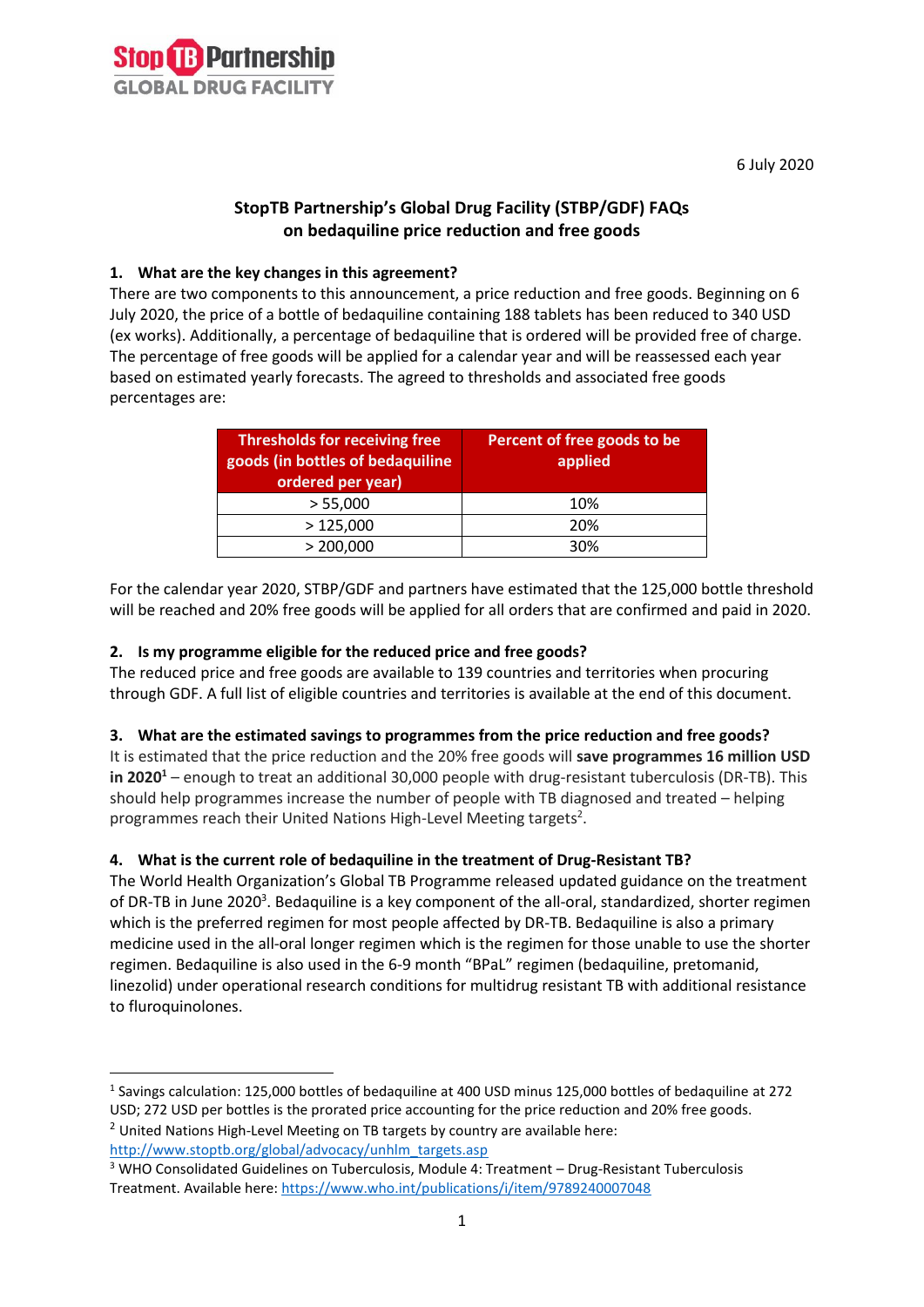

## **5. How will free goods be applied in 2020?**

All new STBP/GDF quotations will automatically include free goods applied as follows: for every 10 bottles of bedaquiline ordered, 8 of those bottles will be invoiced at 340 USD and 2 of those bottles will be provided free of charge. It is highly recommended that programmes place orders in multiples of 10 bottles to fully benefit from the 20% free goods.

For the calendar years 2021 and 2022, the percent of free goods will be negotiated between GDF and Janssen based on the expected volumes for that year.

## **6. My programme paid and confirmed an order for bedaquiline earlier in 2020 – is that order eligible for free goods?**

Yes. Any order paid and confirmed in 2020 is eligible for free goods. Programmes that paid and confirmed an order for bedaquiline earlier this year can add the free goods corresponding to multiples of 10 in their next order. The STBP/GDF Country Supply Officers will be reaching out to Programmes with next steps on how to receive free goods.

**7. Are there any anticipated supply limitations? Is there any risk that any new orders for bedaquiline will be delayed or cannot be fulfilled?**

No. STBP/GDF works closely with Janssen to develop production plans to ensure adequate supply. GDF will monitor the supply situation closely.

#### **8. Does GDF provide technical assistance on adoption of new, all-oral DR-TB medicines?**

Yes. GDF, through Regional Technical Advisers and GDF-trained Procurement and Supply Management (PSM) consultants, provides support to countries to expedite introduction of all new TB medicines, formulations, and regimens. GDF has already provided technical assistance on adoption of new DR-TB regimens to 49 and 42 countries in 2019 and 2020, respectively. Specific activities include development of costed plans to phase out old medicines and phase in new medicines, donor requests to write-off costs for obsolete, injectable medicines, and revision of procurement budgets.

## **9. Can GDF provide technical assistance to revise national TB medicine supply plans, incorporating the new bedaquiline price and free goods offer?**

Yes. GDF can provide technical guidance and support to revise TB medicine costed supply plans, taking into account the new price decrease and free goods offer. Please contact STBP/GDF at [gdf@stoptb.org](mailto:gdf@stoptb.org) to request support.

## **10. How can GDF support National TB programs with ongoing supply planning to ensure uninterrupted access to TB medicines?**

GDF supports priority countries in establishing functional forecasting, quantification, and early warning systems (EWS) that identify future risks of both stockouts and overstock of TB medicines. Timely, forward-looking identification of these risks then allows GDF to work with countries, suppliers, and partners to take appropriate actions to ensure uninterrupted access to TB medicines.

#### **11. What are the new estimated costs for DR-TB treatment regimens?**

Estimates of the costs of different regimens for DR-TB are available in Table 1. These estimates are valid through the end of the current long-term agreements with suppliers (December 2020).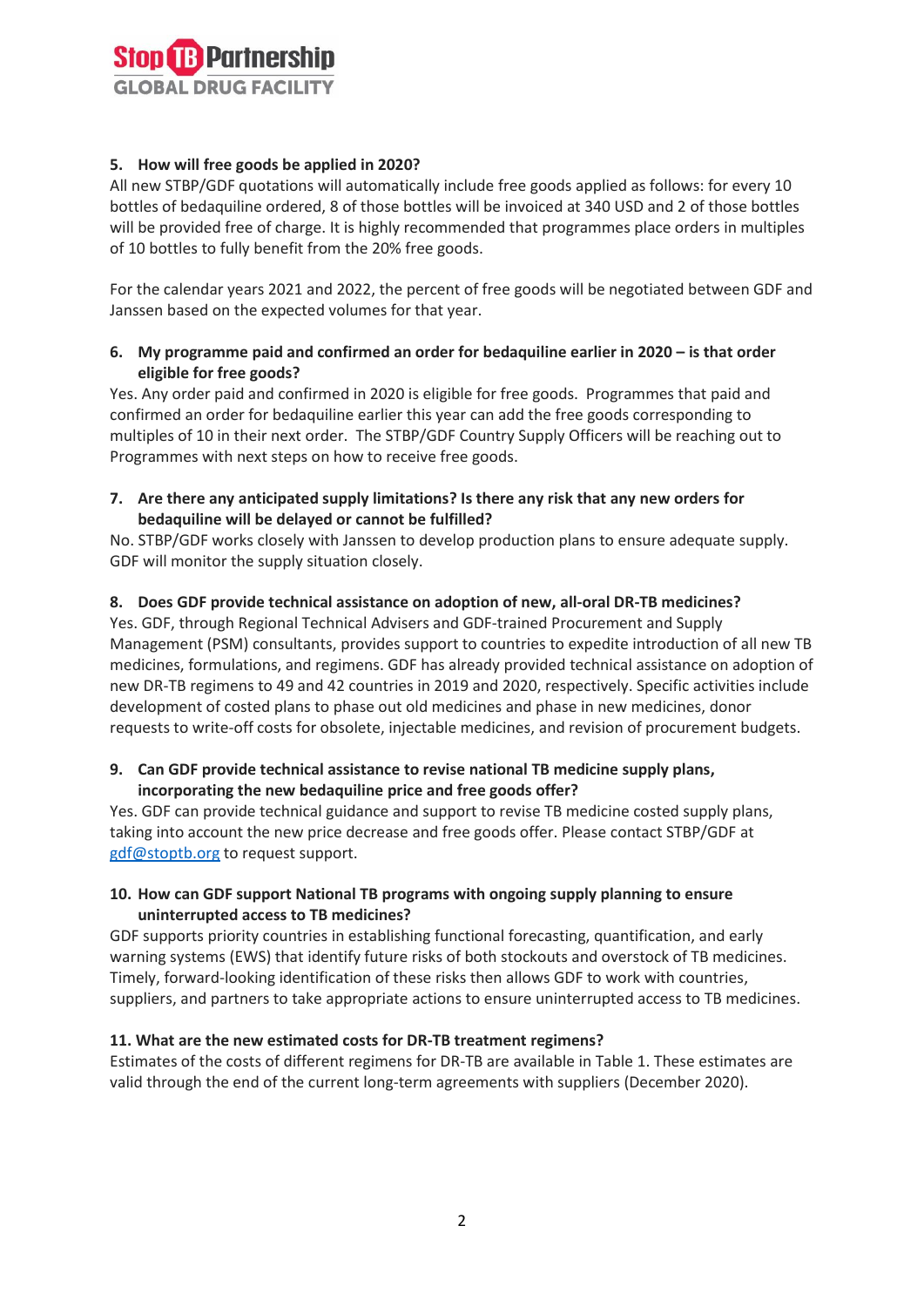

**Table 1. Estimated costs of DR-TB treatment regimens containing bedaquiline**

| <b>Estimated Costs of DR-TB Treatment Regimens containing Bedaquiline</b><br>Comparison of 2019 BDQ price (400 USD per pack) and 2020 BDQ pro-rated price (272 USD per<br>pack*) |                                                   |                                                       |       |                   |  |
|----------------------------------------------------------------------------------------------------------------------------------------------------------------------------------|---------------------------------------------------|-------------------------------------------------------|-------|-------------------|--|
| <b>Description of treatment</b>                                                                                                                                                  | <b>Regimen composition</b>                        | <b>Estimated</b><br><b>Regimen Costs</b><br>$(USD)**$ |       | ℅                 |  |
| regimen                                                                                                                                                                          |                                                   | 2019                                                  | 2020  | <b>Difference</b> |  |
| 2020 WHO All-Oral Shorter<br>Regimen                                                                                                                                             | 4 Bdq (6 M) Cfz E Hh Lfx Pto Z /<br>5 Cfz E Lfx Z | 668                                                   | 540   | $-19%$            |  |
| 2020 WHO All-Oral Longer<br><b>Regimen with levofloxacin</b>                                                                                                                     | 18 Bdq (6 M) Lfx Lzd Cfz                          | 1,126                                                 | 998   | $-11%$            |  |
| 2020 WHO All-Oral Longer<br><b>Regimen with</b><br>moxifloxacin                                                                                                                  | 18 Bdq (6 M) Mfx Lzd Cfz                          | 1,184                                                 | 1,056 | $-11%$            |  |
| <b>BPaL</b>                                                                                                                                                                      | 6 Bdq Pa Lzd                                      | 1,041                                                 | 905   | $-13%$            |  |

*\* Pro-rated price calculation: new price for bedaquiline bottle of 188 tablets = 340 USD; 20% free goods are applied as follows, for every 10 bottles of bedaquiline ordered, 8 of those bottles will be invoiced at 340 USD each and 2 of those bottles will be provided free of charge*

*\*\* Estimated regimen costs are calculated using the average weighted cost for each medicine (average weighted cost account for the different prices for each supplier of that medicine weighted by the market share allocation received from each GDF tender) the duration indicated (in months) and assuming 30 days of treatment per month. Estimates use the 46-55 kg weight band in the WHO Consolidated Guidance 2020 for medicine dosages (i.e., number of tablets per day).*

## **11. How can I place an order for bedaquiline with STBP/GDF?**

The procurement process is outlined on our website. Please follow this link to view the steps for ensuring timely processing of your order:<http://www.stoptb.org/gdf/placeOrder.asp>

|  |  |  |  | Table 2. 139 countries and territories eligible when procuring via GDF |  |  |  |  |  |
|--|--|--|--|------------------------------------------------------------------------|--|--|--|--|--|
|--|--|--|--|------------------------------------------------------------------------|--|--|--|--|--|

| 1              | Afghanistan         |
|----------------|---------------------|
| $\overline{2}$ | Albania             |
| 3              | Algeria             |
| 4              | Angola              |
| 5              | Antigua and Barbuda |
| 6              | Argentina           |
| 7              | Armenia             |
| 8              | Azerbaijan          |
| 9              | <b>Bahamas</b>      |
| 10             | Bangladesh          |

| 11 | <b>Barbados</b>                  |
|----|----------------------------------|
| 12 | <b>Belarus</b>                   |
| 13 | <b>Belize</b>                    |
| 14 | Benin                            |
| 15 | <b>Bhutan</b>                    |
| 16 | Bolivia (Plurinational State of) |
| 17 | Bosnia and Herzegovina           |
| 18 | <b>Botswana</b>                  |
| 19 | Brazil                           |
| 20 | <b>Burkina Faso</b>              |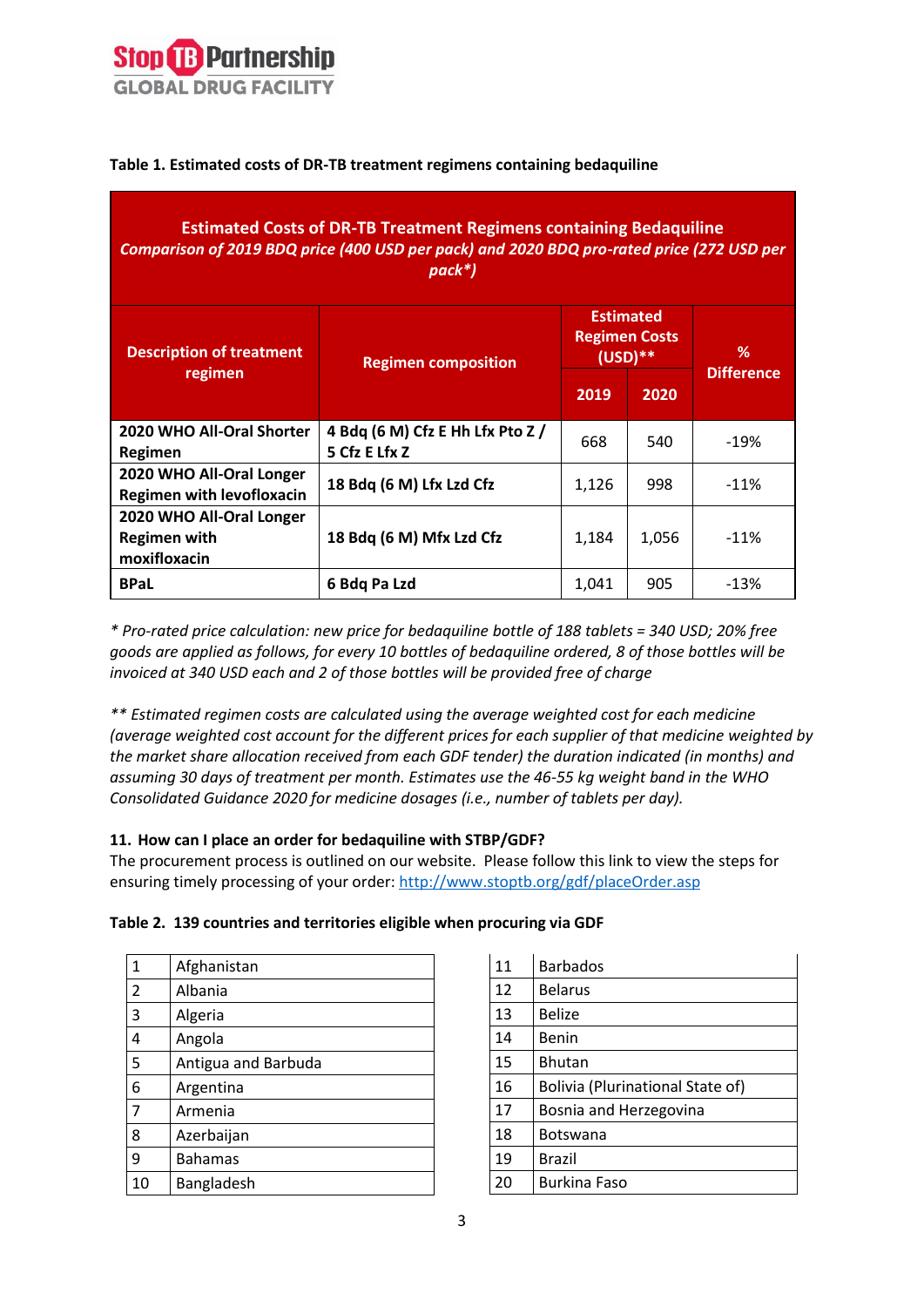## **Stop (B) Partnership**<br>GLOBAL DRUG FACILITY

| 22<br>Cabo Verde<br>23<br>Cambodia<br>24<br>Cameroon<br>25<br>Central African Republic<br>26<br>Chad<br>27<br>Chile<br>28<br>China<br>29<br>Colombia<br>30<br>Comoros<br>31<br>Congo<br>32<br>Costa Rica<br>Côte d'Ivoire<br>33<br>Korea (Democratic People's<br>34<br>Republic of)<br>35<br>Congo, Democratic Republic of the<br>Djibouti<br>36<br>Dominica<br>37<br>38<br>Dominican Republic<br>Ecuador<br>39<br>40<br>Egypt<br>El Salvador<br>41<br>42<br><b>Equatorial Guinea</b><br>43<br>Eritrea<br>44<br>Eswatini<br>45<br>Ethiopia<br>46<br>Fiji<br>47<br>Gabon<br>48<br>Gambia<br>49<br>Georgia<br>50<br>Ghana<br>51<br>Grenada<br>52<br>Guatemala<br>53<br>Guinea<br>54<br>Guinea-Bissau<br>55<br>Guyana<br>56<br>Haiti<br>57<br>Honduras<br>58<br>India<br>59<br>Indonesia<br>Iran (Islamic Republic of)<br>60<br>61<br>Iraq<br>Jamaica<br>62<br>63<br>Jordan<br>64<br>Kazakhstan | 21 | <b>Burundi</b> |
|----------------------------------------------------------------------------------------------------------------------------------------------------------------------------------------------------------------------------------------------------------------------------------------------------------------------------------------------------------------------------------------------------------------------------------------------------------------------------------------------------------------------------------------------------------------------------------------------------------------------------------------------------------------------------------------------------------------------------------------------------------------------------------------------------------------------------------------------------------------------------------------------|----|----------------|
|                                                                                                                                                                                                                                                                                                                                                                                                                                                                                                                                                                                                                                                                                                                                                                                                                                                                                              |    |                |
|                                                                                                                                                                                                                                                                                                                                                                                                                                                                                                                                                                                                                                                                                                                                                                                                                                                                                              |    |                |
|                                                                                                                                                                                                                                                                                                                                                                                                                                                                                                                                                                                                                                                                                                                                                                                                                                                                                              |    |                |
|                                                                                                                                                                                                                                                                                                                                                                                                                                                                                                                                                                                                                                                                                                                                                                                                                                                                                              |    |                |
|                                                                                                                                                                                                                                                                                                                                                                                                                                                                                                                                                                                                                                                                                                                                                                                                                                                                                              |    |                |
|                                                                                                                                                                                                                                                                                                                                                                                                                                                                                                                                                                                                                                                                                                                                                                                                                                                                                              |    |                |
|                                                                                                                                                                                                                                                                                                                                                                                                                                                                                                                                                                                                                                                                                                                                                                                                                                                                                              |    |                |
|                                                                                                                                                                                                                                                                                                                                                                                                                                                                                                                                                                                                                                                                                                                                                                                                                                                                                              |    |                |
|                                                                                                                                                                                                                                                                                                                                                                                                                                                                                                                                                                                                                                                                                                                                                                                                                                                                                              |    |                |
|                                                                                                                                                                                                                                                                                                                                                                                                                                                                                                                                                                                                                                                                                                                                                                                                                                                                                              |    |                |
|                                                                                                                                                                                                                                                                                                                                                                                                                                                                                                                                                                                                                                                                                                                                                                                                                                                                                              |    |                |
|                                                                                                                                                                                                                                                                                                                                                                                                                                                                                                                                                                                                                                                                                                                                                                                                                                                                                              |    |                |
|                                                                                                                                                                                                                                                                                                                                                                                                                                                                                                                                                                                                                                                                                                                                                                                                                                                                                              |    |                |
|                                                                                                                                                                                                                                                                                                                                                                                                                                                                                                                                                                                                                                                                                                                                                                                                                                                                                              |    |                |
|                                                                                                                                                                                                                                                                                                                                                                                                                                                                                                                                                                                                                                                                                                                                                                                                                                                                                              |    |                |
|                                                                                                                                                                                                                                                                                                                                                                                                                                                                                                                                                                                                                                                                                                                                                                                                                                                                                              |    |                |
|                                                                                                                                                                                                                                                                                                                                                                                                                                                                                                                                                                                                                                                                                                                                                                                                                                                                                              |    |                |
|                                                                                                                                                                                                                                                                                                                                                                                                                                                                                                                                                                                                                                                                                                                                                                                                                                                                                              |    |                |
|                                                                                                                                                                                                                                                                                                                                                                                                                                                                                                                                                                                                                                                                                                                                                                                                                                                                                              |    |                |
|                                                                                                                                                                                                                                                                                                                                                                                                                                                                                                                                                                                                                                                                                                                                                                                                                                                                                              |    |                |
|                                                                                                                                                                                                                                                                                                                                                                                                                                                                                                                                                                                                                                                                                                                                                                                                                                                                                              |    |                |
|                                                                                                                                                                                                                                                                                                                                                                                                                                                                                                                                                                                                                                                                                                                                                                                                                                                                                              |    |                |
|                                                                                                                                                                                                                                                                                                                                                                                                                                                                                                                                                                                                                                                                                                                                                                                                                                                                                              |    |                |
|                                                                                                                                                                                                                                                                                                                                                                                                                                                                                                                                                                                                                                                                                                                                                                                                                                                                                              |    |                |
|                                                                                                                                                                                                                                                                                                                                                                                                                                                                                                                                                                                                                                                                                                                                                                                                                                                                                              |    |                |
|                                                                                                                                                                                                                                                                                                                                                                                                                                                                                                                                                                                                                                                                                                                                                                                                                                                                                              |    |                |
|                                                                                                                                                                                                                                                                                                                                                                                                                                                                                                                                                                                                                                                                                                                                                                                                                                                                                              |    |                |
|                                                                                                                                                                                                                                                                                                                                                                                                                                                                                                                                                                                                                                                                                                                                                                                                                                                                                              |    |                |
|                                                                                                                                                                                                                                                                                                                                                                                                                                                                                                                                                                                                                                                                                                                                                                                                                                                                                              |    |                |
|                                                                                                                                                                                                                                                                                                                                                                                                                                                                                                                                                                                                                                                                                                                                                                                                                                                                                              |    |                |
|                                                                                                                                                                                                                                                                                                                                                                                                                                                                                                                                                                                                                                                                                                                                                                                                                                                                                              |    |                |
|                                                                                                                                                                                                                                                                                                                                                                                                                                                                                                                                                                                                                                                                                                                                                                                                                                                                                              |    |                |
|                                                                                                                                                                                                                                                                                                                                                                                                                                                                                                                                                                                                                                                                                                                                                                                                                                                                                              |    |                |
|                                                                                                                                                                                                                                                                                                                                                                                                                                                                                                                                                                                                                                                                                                                                                                                                                                                                                              |    |                |
|                                                                                                                                                                                                                                                                                                                                                                                                                                                                                                                                                                                                                                                                                                                                                                                                                                                                                              |    |                |
|                                                                                                                                                                                                                                                                                                                                                                                                                                                                                                                                                                                                                                                                                                                                                                                                                                                                                              |    |                |
|                                                                                                                                                                                                                                                                                                                                                                                                                                                                                                                                                                                                                                                                                                                                                                                                                                                                                              |    |                |
|                                                                                                                                                                                                                                                                                                                                                                                                                                                                                                                                                                                                                                                                                                                                                                                                                                                                                              |    |                |
|                                                                                                                                                                                                                                                                                                                                                                                                                                                                                                                                                                                                                                                                                                                                                                                                                                                                                              |    |                |
|                                                                                                                                                                                                                                                                                                                                                                                                                                                                                                                                                                                                                                                                                                                                                                                                                                                                                              |    |                |
|                                                                                                                                                                                                                                                                                                                                                                                                                                                                                                                                                                                                                                                                                                                                                                                                                                                                                              |    |                |
|                                                                                                                                                                                                                                                                                                                                                                                                                                                                                                                                                                                                                                                                                                                                                                                                                                                                                              |    |                |
|                                                                                                                                                                                                                                                                                                                                                                                                                                                                                                                                                                                                                                                                                                                                                                                                                                                                                              |    |                |

| 65  | Kenya                            |
|-----|----------------------------------|
| 66  | Kiribati                         |
| 67  | Kyrgyzstan                       |
| 68  | Lao People's Democratic Republic |
| 69  | Lebanon                          |
| 70  | Lesotho                          |
| 71  | Liberia                          |
| 72  | Libya                            |
| 73  | Madagascar                       |
| 74  | Malawi                           |
| 75  | Malaysia                         |
| 76  | <b>Maldives</b>                  |
| 77  | Mali                             |
| 78  | <b>Marshall Islands</b>          |
| 79  | Mauritania                       |
| 80  | <b>Mauritius</b>                 |
| 81  | Mexico                           |
| 82  | Micronesia (Federated States of) |
| 83  | Mongolia                         |
| 84  | Montenegro                       |
| 85  | Morocco                          |
| 86  | Mozambique                       |
| 87  | Myanmar                          |
| 88  | Namibia                          |
| 89  | Nepal                            |
| 90  | Nicaragua                        |
| 91  | Niger                            |
| 92  | Nigeria                          |
| 93  | Pakistan                         |
| 94  | Palau                            |
| 95  | Panama                           |
| 96  | Papua New Guinea                 |
| 97  | Paraguay                         |
| 98  | Peru                             |
| 99  | Philippines                      |
| 100 | Moldova, Republic of             |
| 101 | Rwanda                           |
| 102 | <b>Saint Kitts and Nevis</b>     |
| 103 | Saint Lucia                      |
| 104 | Saint Vincent and the Grenadines |
| 105 | Samoa                            |
| 106 | Sao Tome and Principe            |
| 107 | Senegal                          |
| 108 | Serbia                           |
| 109 | Seychelles                       |